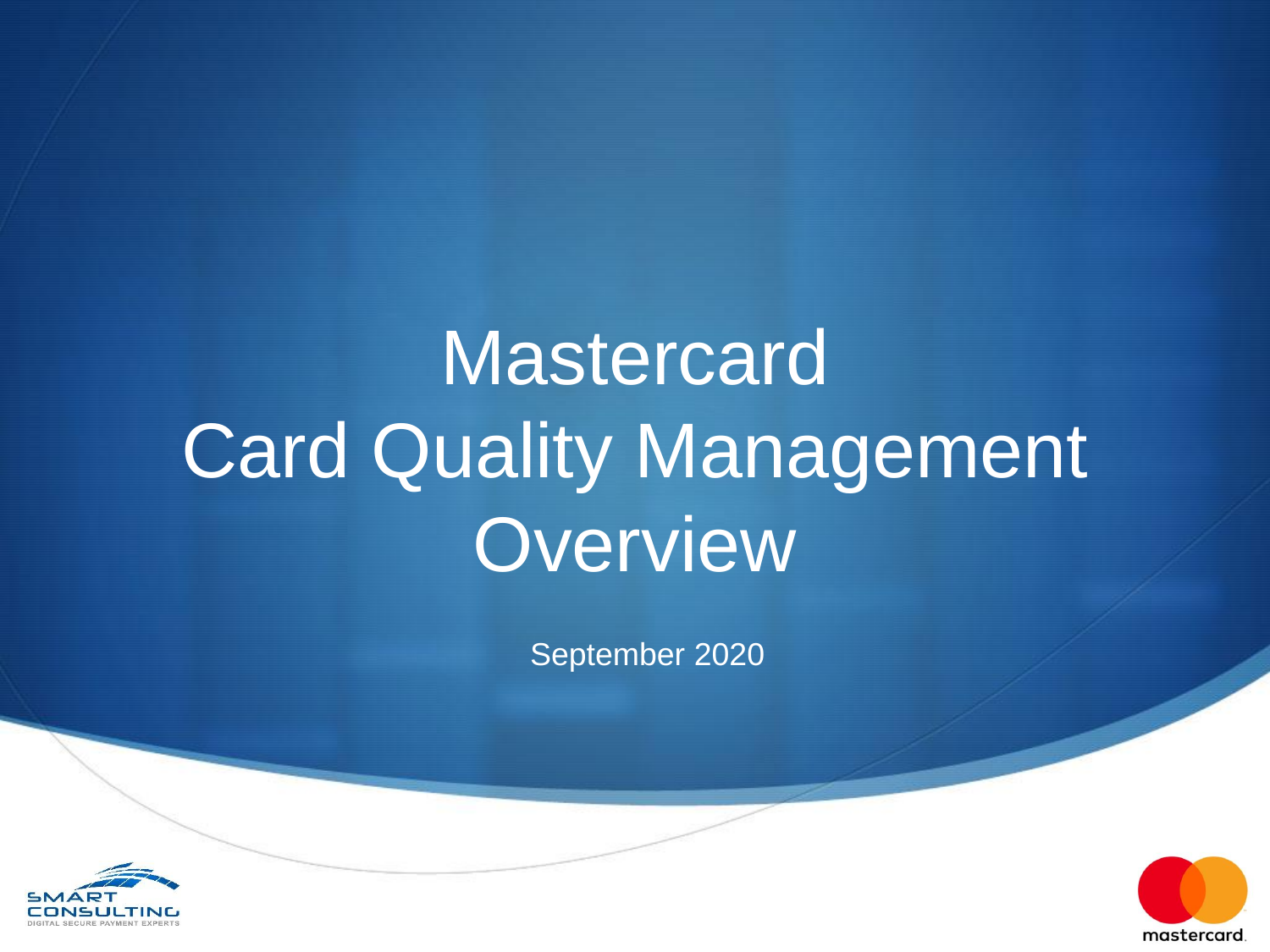### CQM Introduction

- Involved companies:
	- Personalization bureaus
	- Card manufacturers (card vendors)
	- Suppliers of the card vendors (chip, modules, inlays manufacturers)
- Involved products:
	- Mastercard EMV cards
- **Q** Requirements:
	- Quality Management
	- **Product Quality (modular structure)**
- □ Methodology:
	- Self-assessment controlled by on-site audits
	- **Corrective actions plan.**



CQM = Mastercard Card Quality Management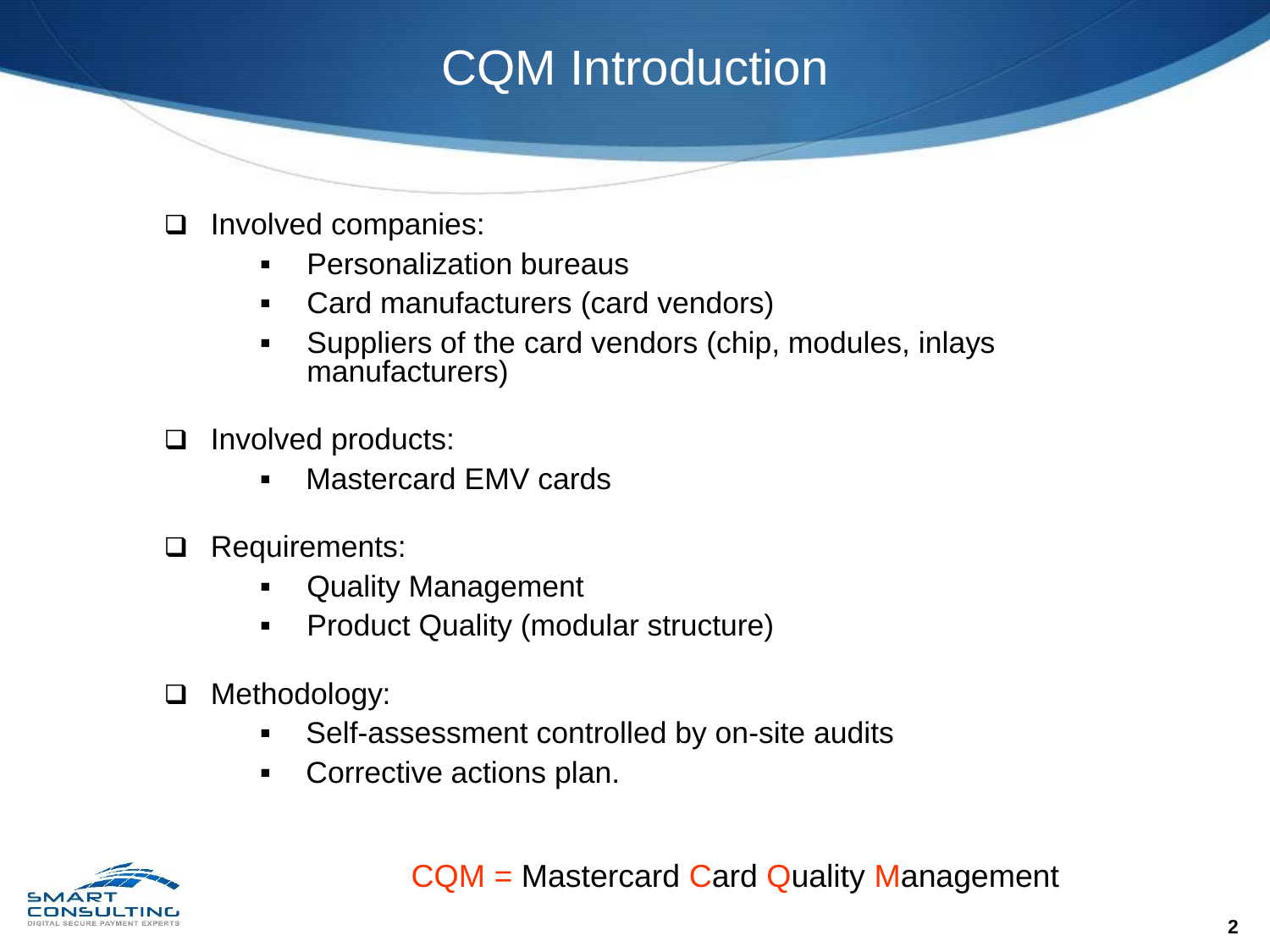## CQM Benefits

### For the Bank (Card Issuer)

- $\checkmark$  Cardholder satisfaction
- $\checkmark$  Less card replacement
- $\checkmark$  Higher card life time

For the Supplier or Vendor

- $\checkmark$  Cost reduction (less rework, less defects)
- $\checkmark$  Bank tenders compliance
- $\checkmark$  Mastercard rules compliance
- $\checkmark$  Corporate quality tool to both support and control the remote sites
- $\checkmark$  External independent view
- Modular approach with suppliers

The Letter of Approval (LoA) or Card Vendor Conformity Statement (CVCS) requires CQM certification.

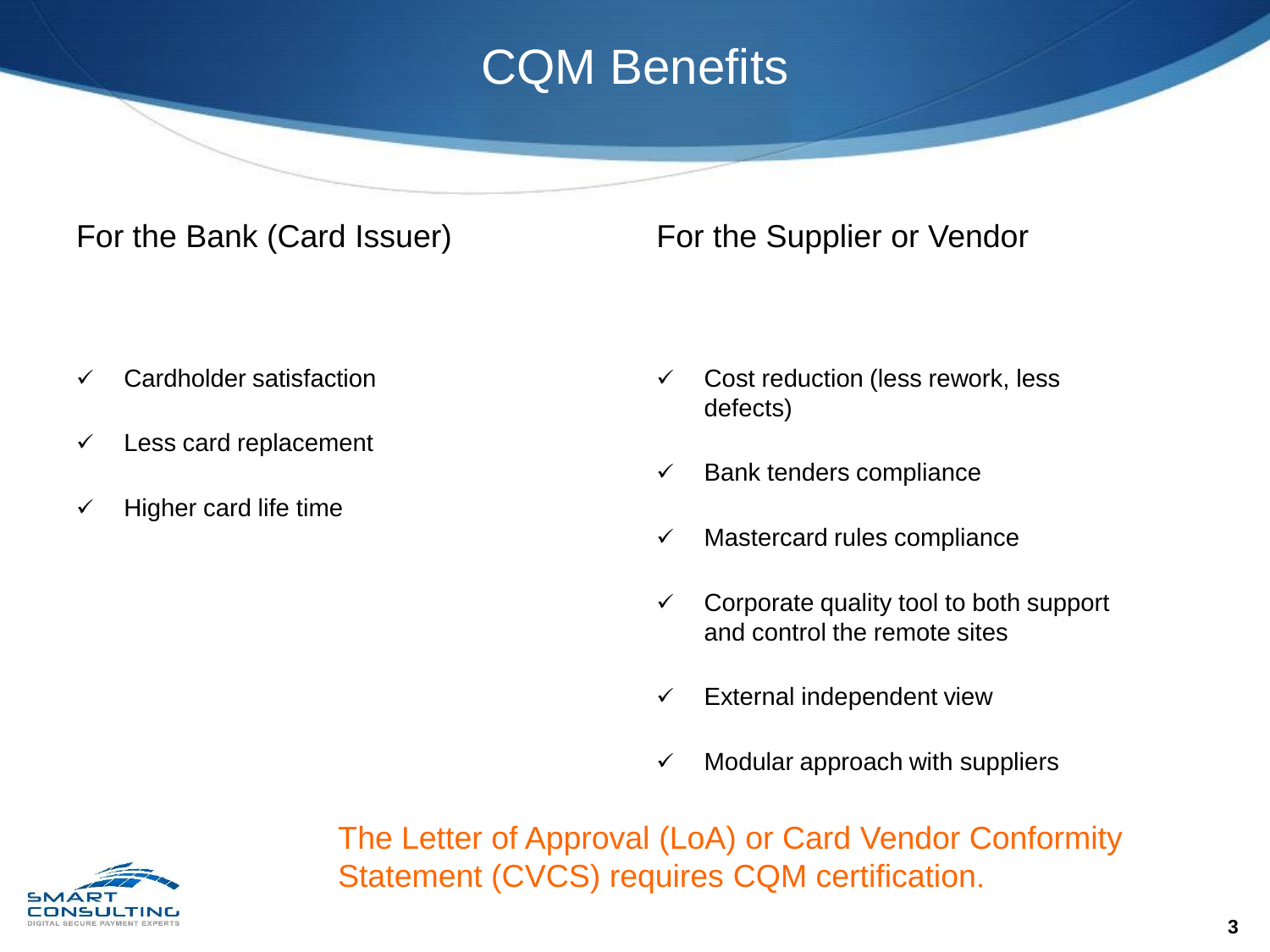### Mastercard Card Approval **Overview**

|                                                                                   | Company<br>Program                          | Product<br>Program                                  |  |  |
|-----------------------------------------------------------------------------------|---------------------------------------------|-----------------------------------------------------|--|--|
| Global Vendor Certification Program<br>"Physical and Logical Security"            | <b>GVCP</b><br>GVCP-helpdesk@mastercard.com |                                                     |  |  |
| Brand and Card Design Rules                                                       |                                             | Card Design<br>card_design@mastercard.com           |  |  |
| Card Structure Integrity and security<br>"Innovative form factors or card bodies" |                                             | <b>CSI</b><br>CSI_Security@mastercard.com           |  |  |
| Card Quality Management                                                           |                                             | <b>CQM</b><br>cqm@smart-consulting.com              |  |  |
| <b>Compliance And Security Testing</b>                                            |                                             | <b>CAST</b><br>cast@mastercard.com                  |  |  |
| <b>Interface Security Testing</b><br>"Functional and RF testing"                  |                                             | <b>IAT</b><br>chip_certification_chd@mastercard.com |  |  |

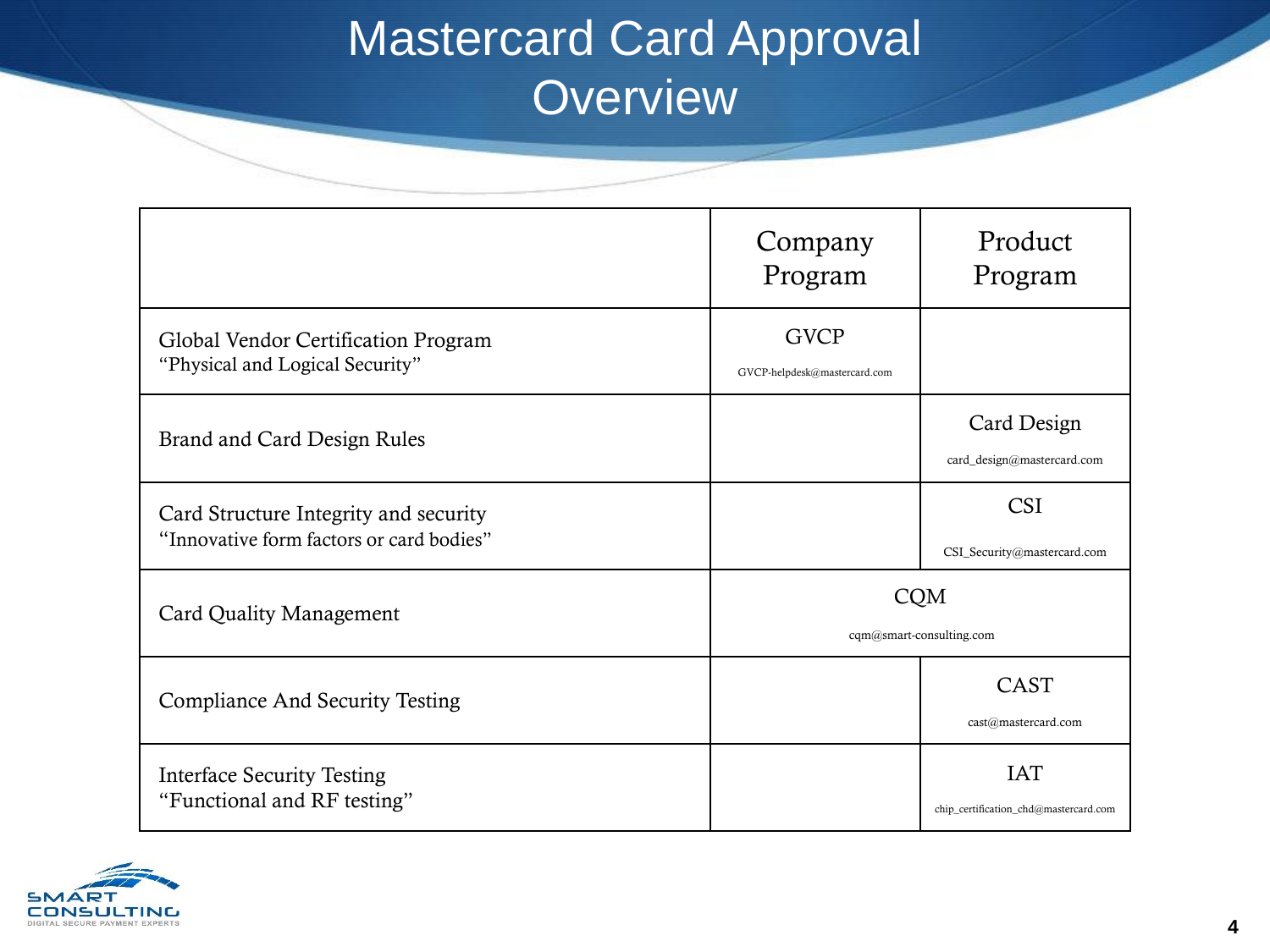### Chip Card Based Approval Process 1/2

### Card Vendor

From full product conception to end-user delivery

#### GVCP Certification

M/Chip Dev. Agreement and Card Manufacturer Agreement



\*CSI - For non-ID1 Form Factors, Interactive and Innovative Card bodies or **Products** 

\*\*CVCS – Effective since  $01<sup>st</sup>$  Jan 2020, it allows Card Manufacturers to produce (Embedding and Card Body activities) some products that already got an approval from Mastercard (CCS or LOA). Please refer to the Mastercard Announcement AN\_3253

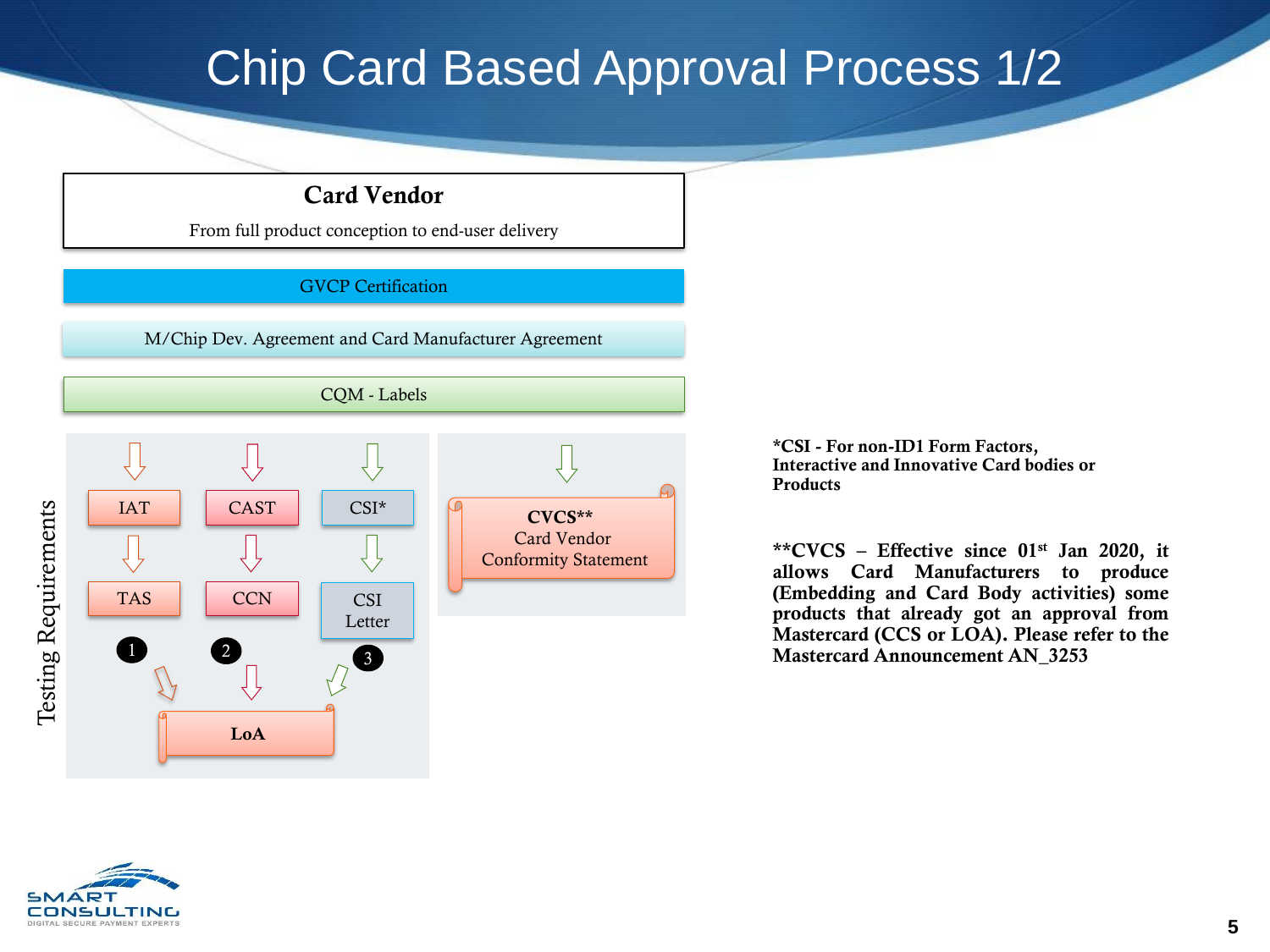### Chip Card Based Approval Process 2/2



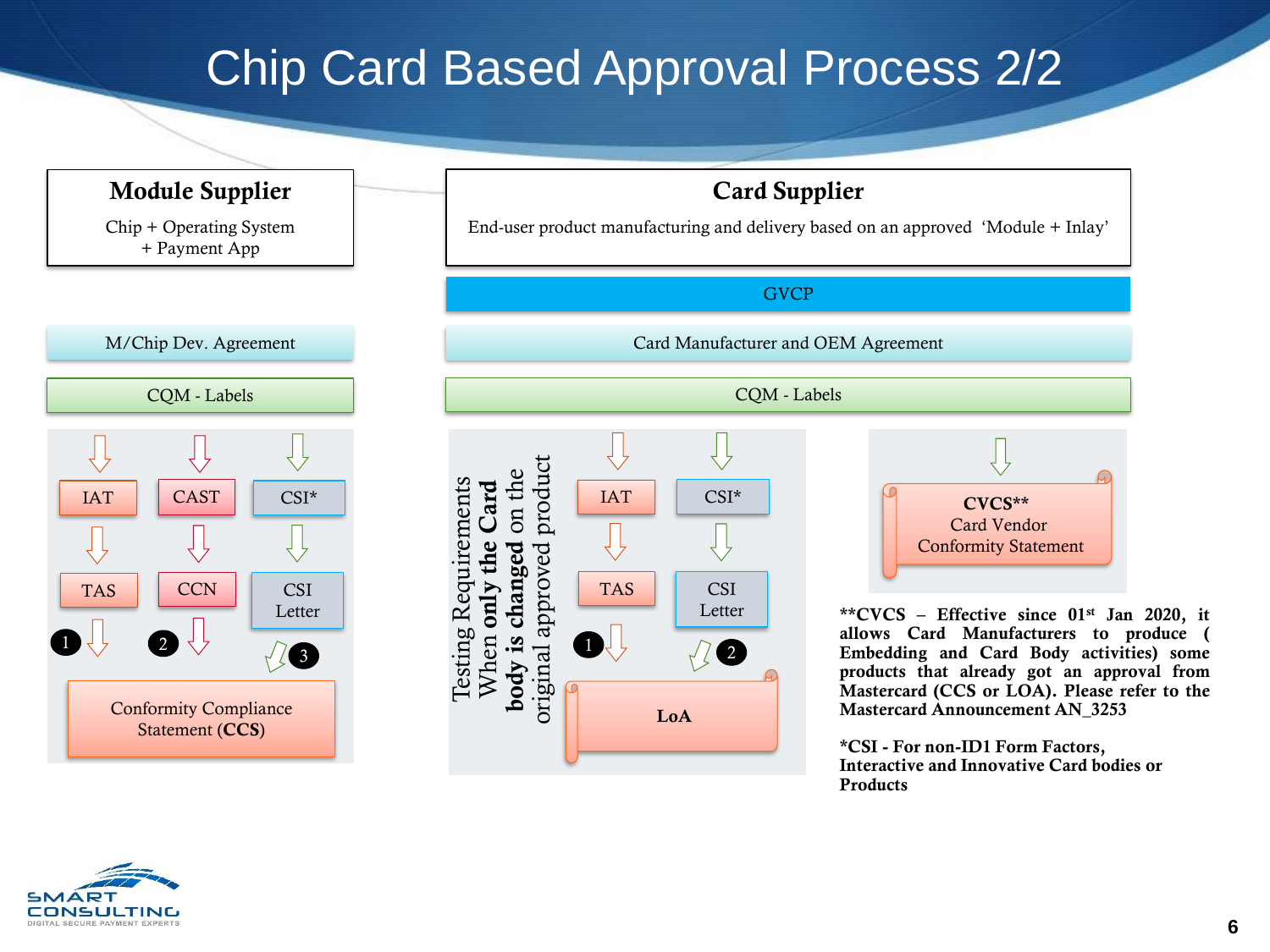## **Requirements**

### **Categories**

**Interoperability with ATMs and** POS terminals:

*Electrical, contactless, magnetic, physical characteristics* 

- **Durability and Reliability:** *Mechanical, Electro-Static Discharges, magnetic, ageing, resistance to chemicals…*
- **E** Mastercard Brand *Design, colors, layout.*
- **EXECUTE Visual Security Features** *UV print, hologram, signature panel…*
- Miscellaneous *No toxicity for health and environment*

### Examples

- $\Box$  Reading distance between the contactless card and a POS
- □ Resistance to:
	- ESD
	- Card bending or torsion
	- Abrasion
	- Chemicals: sweat, fuel...
	- **Fig.** Temperature and humidity



*…*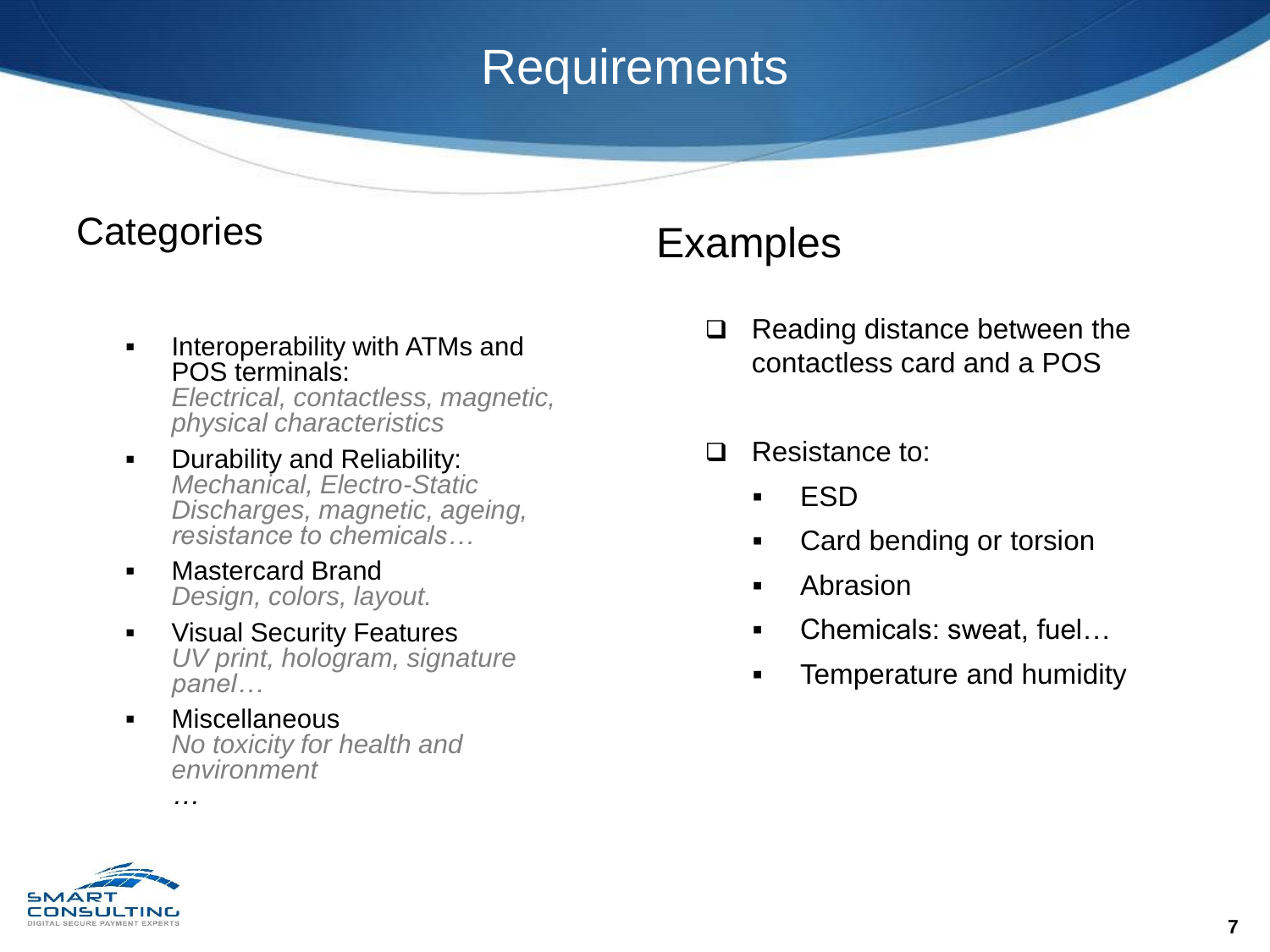## Labels 1/4 Manufacturing Flow



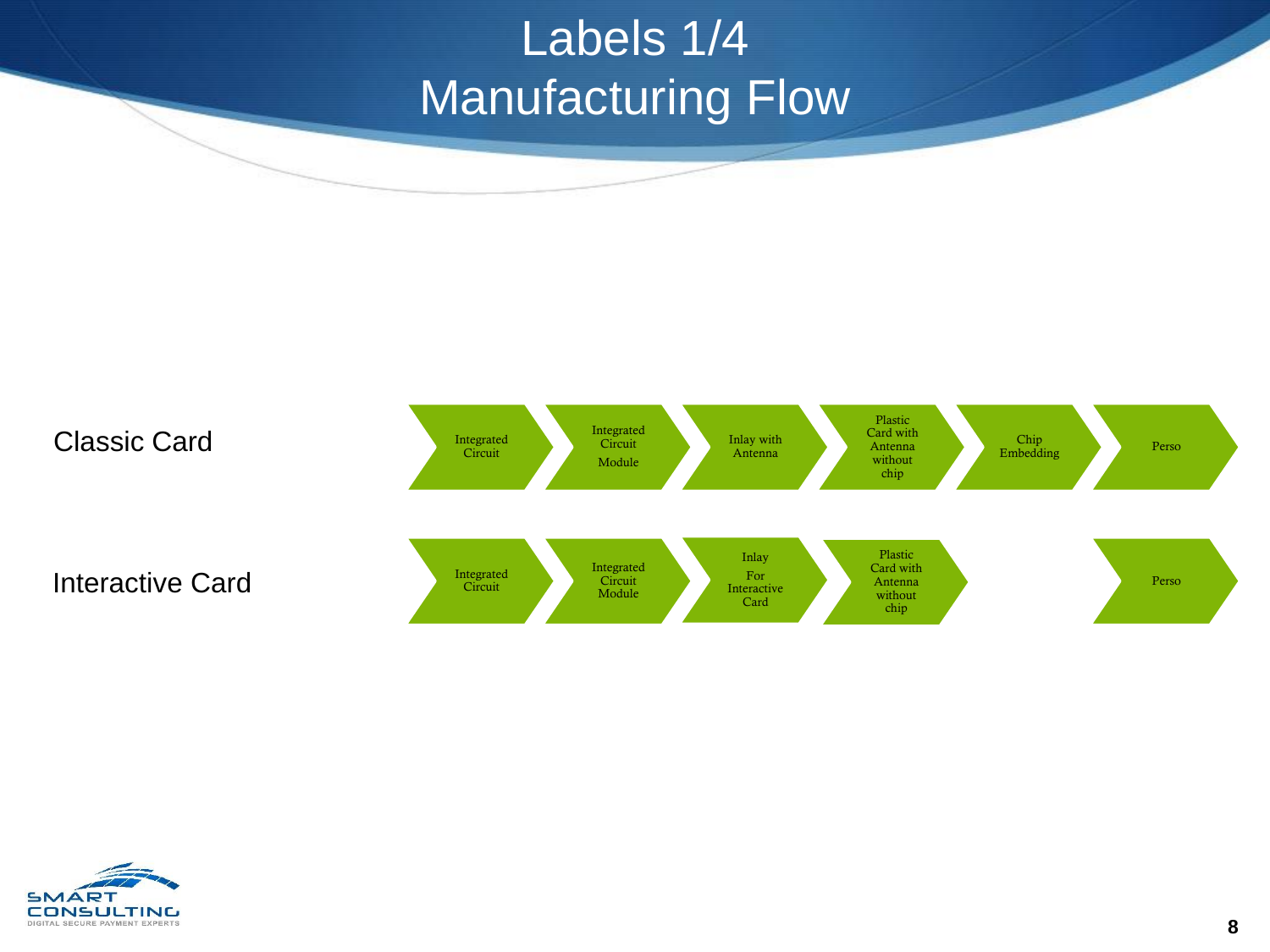## Labels 2/4 unique CQM identifiers

- $\checkmark$  CQM labels are identifiers granted to a CQM certified company to cover their certified activities.
- $\checkmark$  CQM label structure is "ACCLLTTTTS".

| $\mathsf{A}$ | $=$ Activity of manufacturing                                                                                                                                |
|--------------|--------------------------------------------------------------------------------------------------------------------------------------------------------------|
| CC           | $=$ Company                                                                                                                                                  |
|              | = Location of the manufacturing site                                                                                                                         |
|              | = Interface Technology (Contact, Dual, Contactless)                                                                                                          |
| S            | $=$ Status (R:interim label for Recognition, A:label for Approval)                                                                                           |
|              | CQM Recognition is a 6 month max interim period aimed<br>- for companies starting the CQM process<br>- for a new activity started by a CQM certified company |



CQM **A**pproval is the step achieved when the audit pass recommendation is accepted.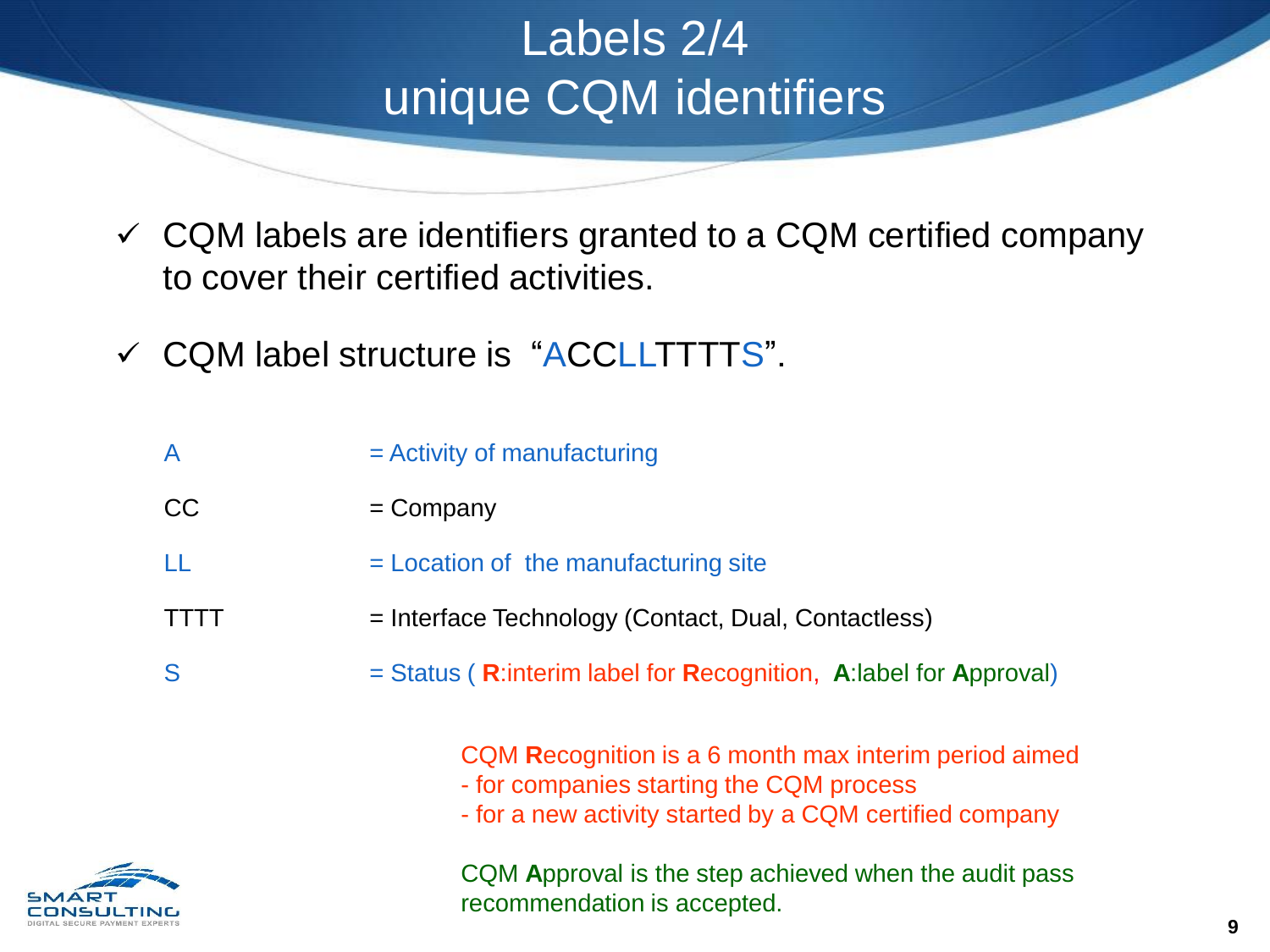## Labels 3/4 Label first digit

- □ Classic Card
	- 1 Chip
	- 2 Chip Modules
	- 6 Inlays
	- 3 Card Body
	- 4 Chip Embedding
	- P Chip Card Personalization
- □ Interactive Card
	- 1 Chip
	- 2 Chip Modules
	- 8 Inlay for Interactive Card
	- 9 Interactive Card Manufacturing
	- P Chip Card Personalization

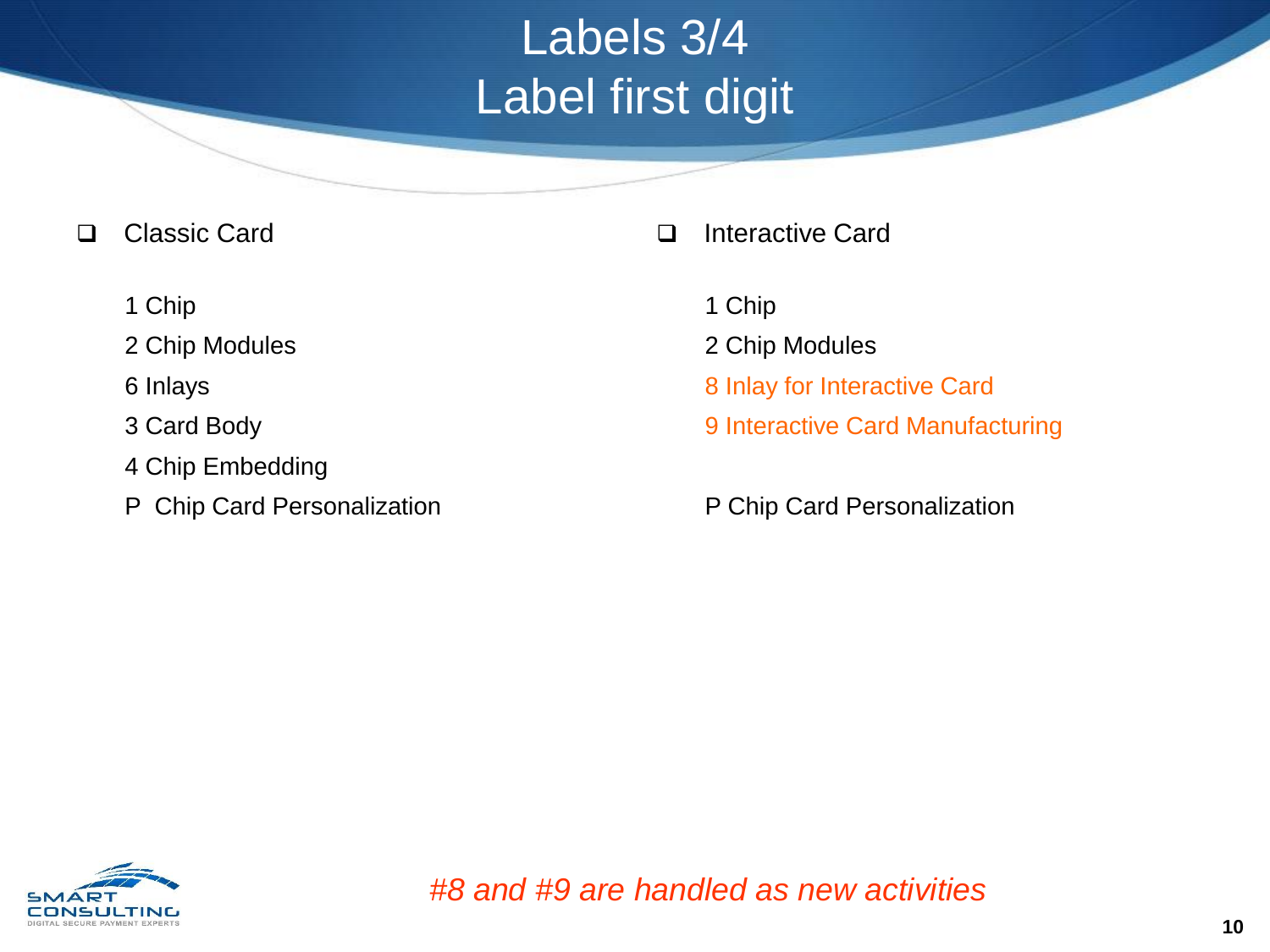### Labels 4/4 **Certificate**



#### **Card Quality Management Statement of Quality**

### Specimen Cards Ltd

#### Having its principal place of business at

Tokyo bd, 155 9871 Taipei, TAIWAN

has submitted for approval by Mastercard a number of Smart Cards Products and Services in conformity with the Mastercard Card Quality Management (CQM) Requirements. The following CQM labels have been granted.

| <b>Site's Country</b> | Site's |                  | IC   | <b>IC Module</b> |      | <b>Inlays</b> | <b>InterActive</b><br><b>Card Inlay</b> |      | <b>Card Body</b> |      | <b>InterActive</b><br>Card |      | <b>IC Card</b>   |      | Card<br>Personalization |      |
|-----------------------|--------|------------------|------|------------------|------|---------------|-----------------------------------------|------|------------------|------|----------------------------|------|------------------|------|-------------------------|------|
|                       | city   | Contact-<br>only | Dual | Contact-<br>only | Dual | Dual          | Contact-<br>only                        | Dual | Contact-<br>only | Dual | Contact-<br>only           | Dual | Contact-<br>only | Dual | Contact-<br>only        | Dual |
|                       |        |                  |      |                  |      |               |                                         |      |                  |      |                            |      |                  |      |                         |      |
|                       |        |                  |      |                  |      |               |                                         |      |                  |      |                            |      |                  |      |                         |      |
|                       |        |                  |      |                  |      |               |                                         |      |                  |      |                            |      |                  |      |                         |      |
|                       |        |                  |      |                  |      |               |                                         |      |                  |      |                            |      |                  |      |                         |      |

Mastercard **Enterprise Security Solutions EMV & Digital Devices** 

This letter is valid until May 28, 2019

**Bruno Parfum Product Approvals Director** 

Page 1 of 3

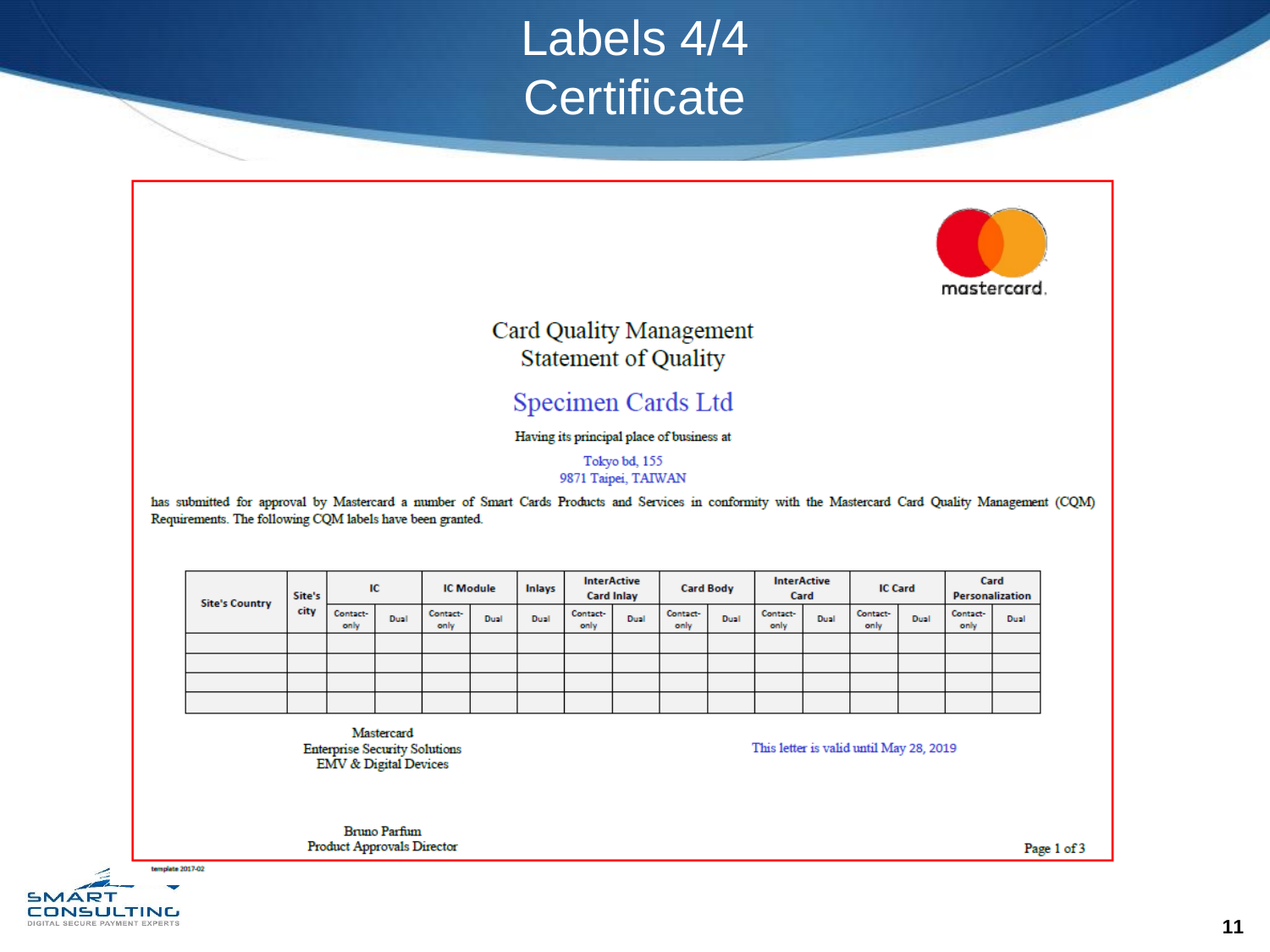### **Documents**

### D Documents available on line: [smart-consulting.com](http://www.smart-consulting.com/card-quality-management/documentation/)

- Overview presentation (this presentation)
- **Registration Form**
- CQM Yearly Services Offer
- Assessment Plan (Quality questionnaire)
- **Requirements specification**
- Non Disclosure Agreement (NDA) template.

□ Documents available on demand: [cqm@smart-consulting.com](mailto:cqm@smart-consulting.com)



Always check online for the last release of the documents. Your documentation system shall point [smart-consulting.com](http://www.smart-consulting.com/card-quality-management/documentation/)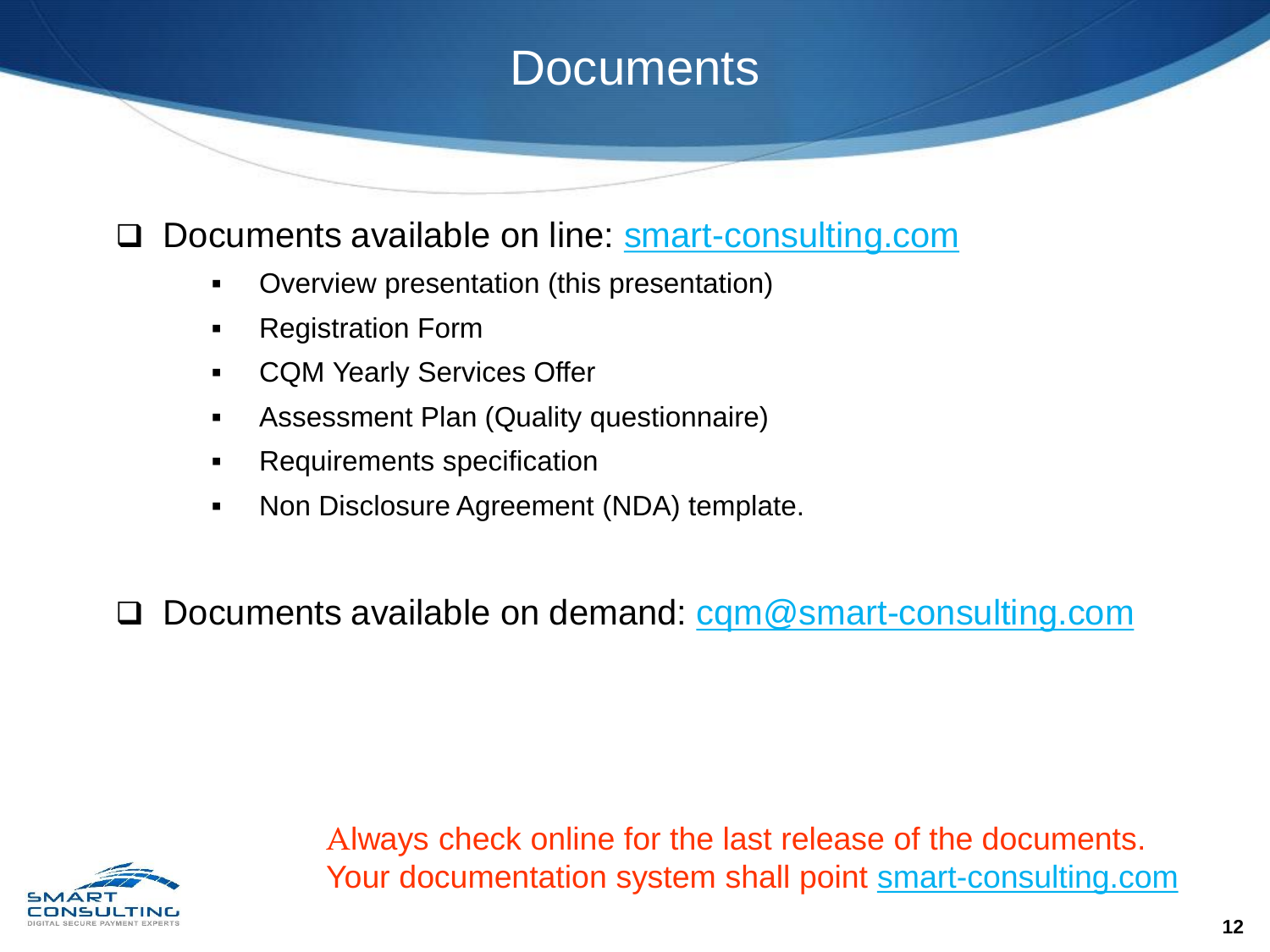### Audits 1/3 Accredited Auditors

| <b>Name</b> | <b>First Name</b> |       | Company           | <b>Tel office</b> | <b>Email</b>               | <b>Country</b>     |
|-------------|-------------------|-------|-------------------|-------------------|----------------------------|--------------------|
| Chen        | Luke              | 陳明乾   | TÜV SÜD           | +886 228986818    | luke.chen@tuv-sud.tw       | Taiwan             |
| Ferreira    | Luis              |       | Agora Consult     | +32 470822142     | agoraconsultsprl@skynet.be | Belgium            |
| Gase        | Axel              |       | Kiwa Telefication | 31 316 583 114    | agase@telefication.com     | <b>Netherlands</b> |
| Janczek     | <b>Thies</b>      |       | Cocaso            | +49 170 9127252   | janczek@cocaso.com         | Germany            |
| Shinmoto    | Tamon             | 真本 多聞 | TÜV SÜD           | +81 449801675     | tamon.shinmoto@tuv-sud.jp  | Japan              |
| Trüggelmann | Uwe               |       | <b>TruCert</b>    | +1 2504349456     | uwe@trucert.com            | Canada             |
| Van Voorst  | <b>Ries</b>       |       | Dekra             | +31 263563419     | ries.vanvoorst@dekra.com   | Netherlands        |

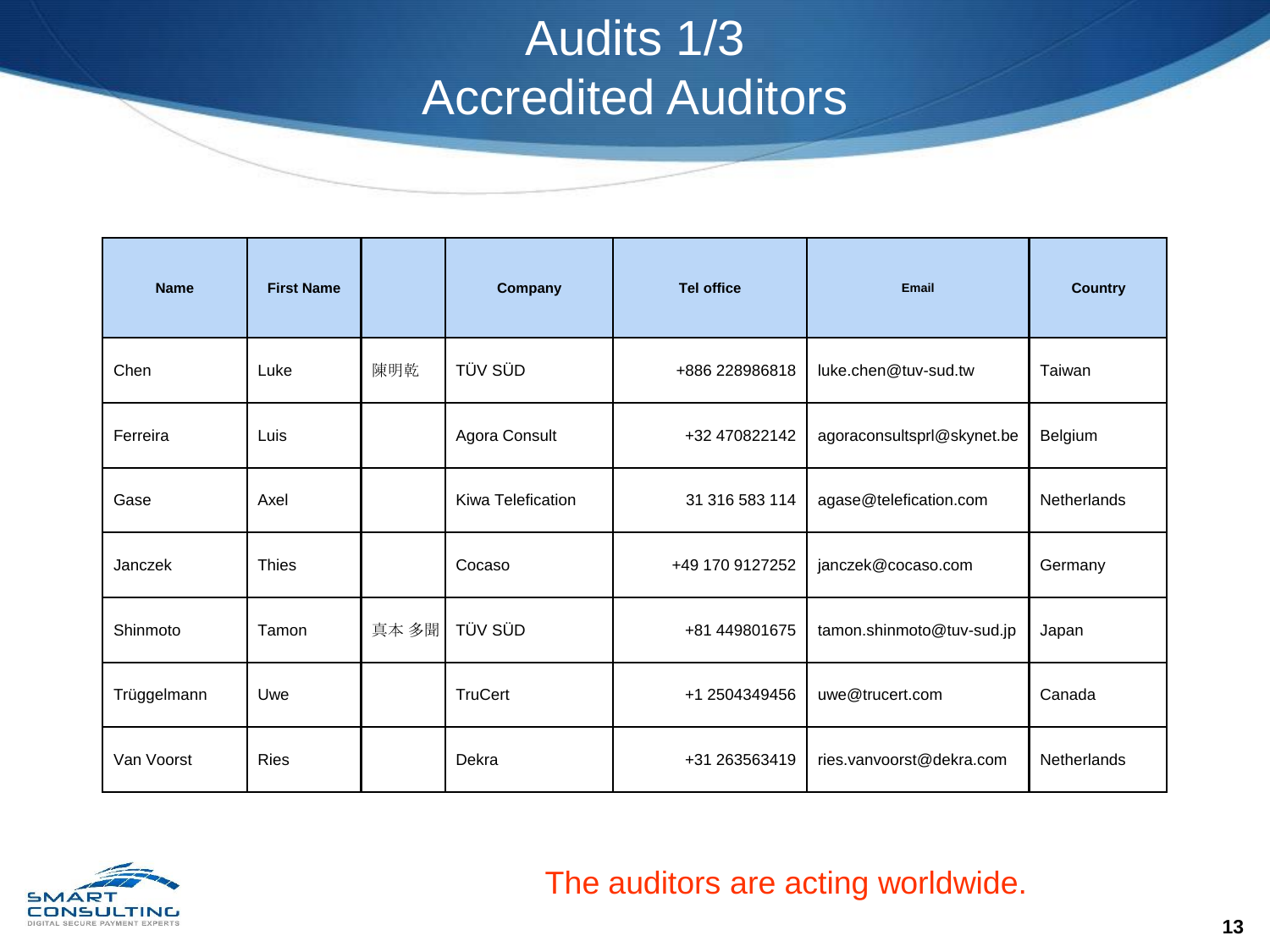

□ Major non-conformity Product functionality might be compromised

□ Minor non-conformity Product functionality is not compromised

- **Q** Observation Identified issue that should be resolved to reduce the risk of NC
- $\Box$  Improvement opportunity Auditor leaves the decision to the vendor if the vendor wants to resolve/implement it.

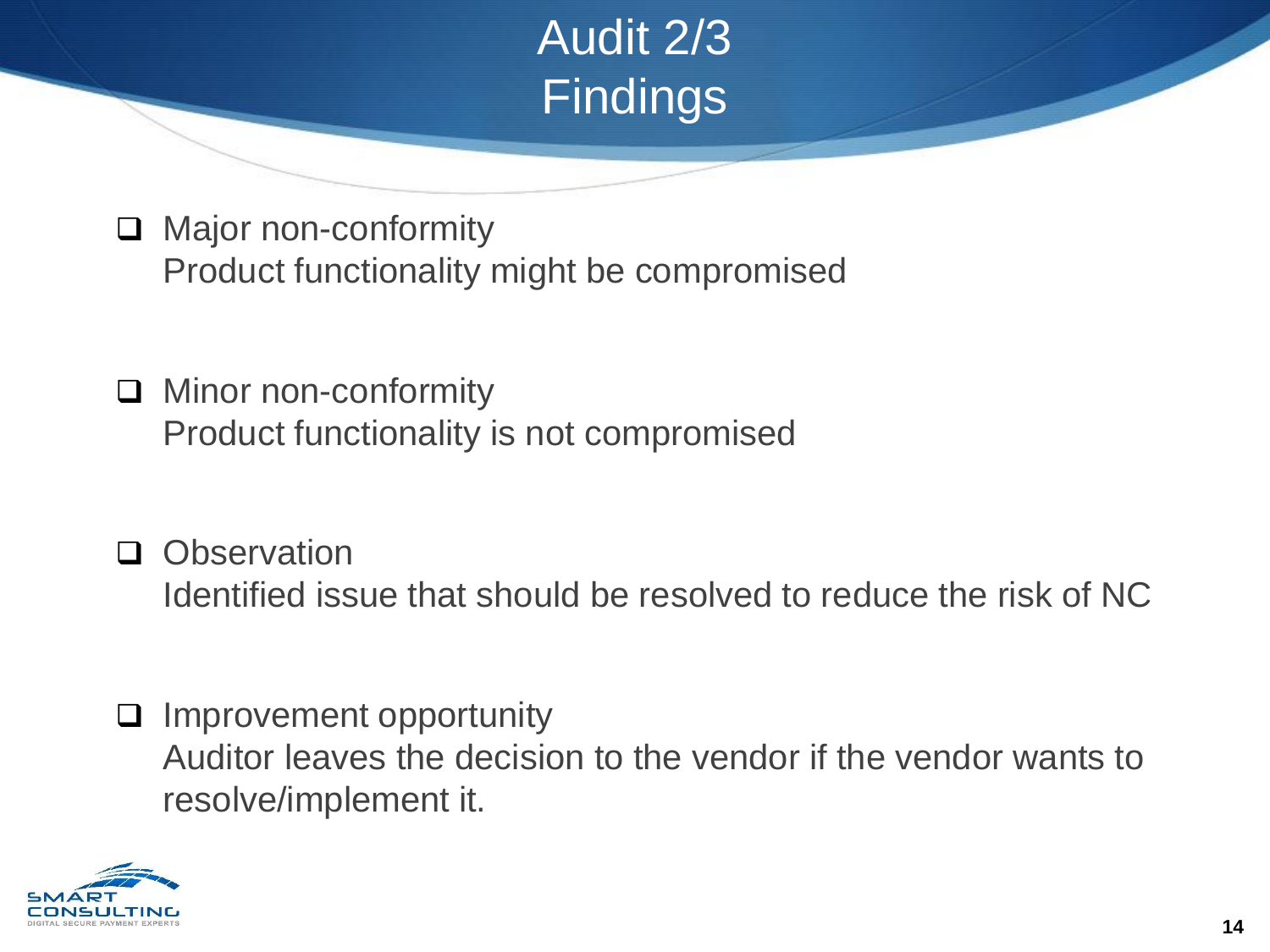## Audit 3/3 Quality Grade

| Grade        |                                         | <b>Action plan</b><br>Completion<br><b>Check</b> | Certificate<br>Validity | Next audit  |
|--------------|-----------------------------------------|--------------------------------------------------|-------------------------|-------------|
| $\mathbf{A}$ | Pass<br>with limited number of minor NC |                                                  | 12 months               | $<$ 3 years |
| $\, {\bf B}$ | Pass<br>with limited number of major NC | $< 6$ months                                     | 12 months               | $<$ 2 years |
| $\mathbf C$  | <b>Interim Pass</b>                     | $< 6$ months                                     | 6 months                | $< 1$ year  |
| D            | Fail                                    |                                                  |                         |             |



*Starting from the 3rd audit, C grade will lead to a fail*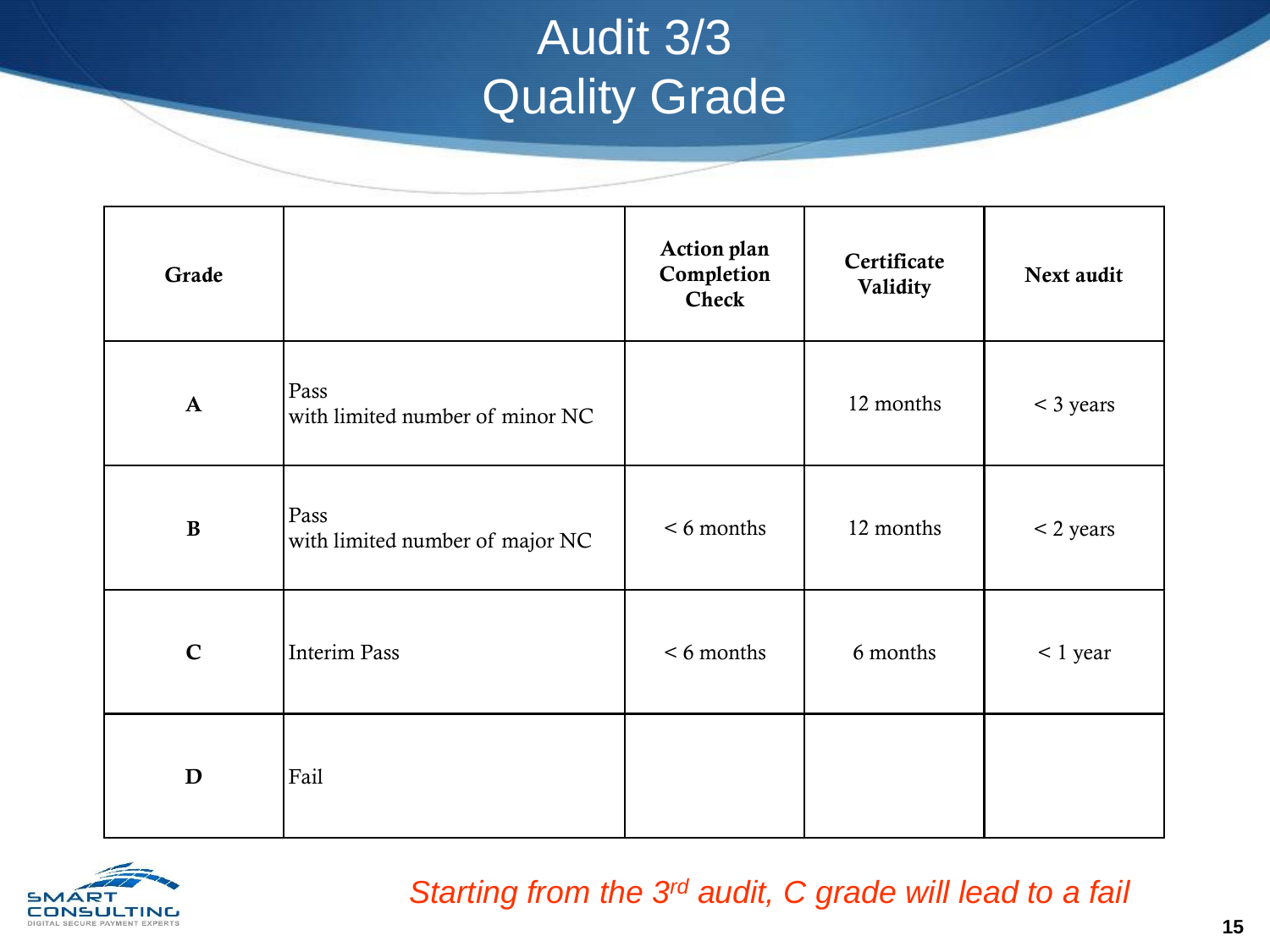### Audits 4/4 **Timeline**

Owner Recipients Deadline





(\*) *Typical values. They shall be defined inside the bilateral Audit Agreement binding on the Auditor and the Auditee*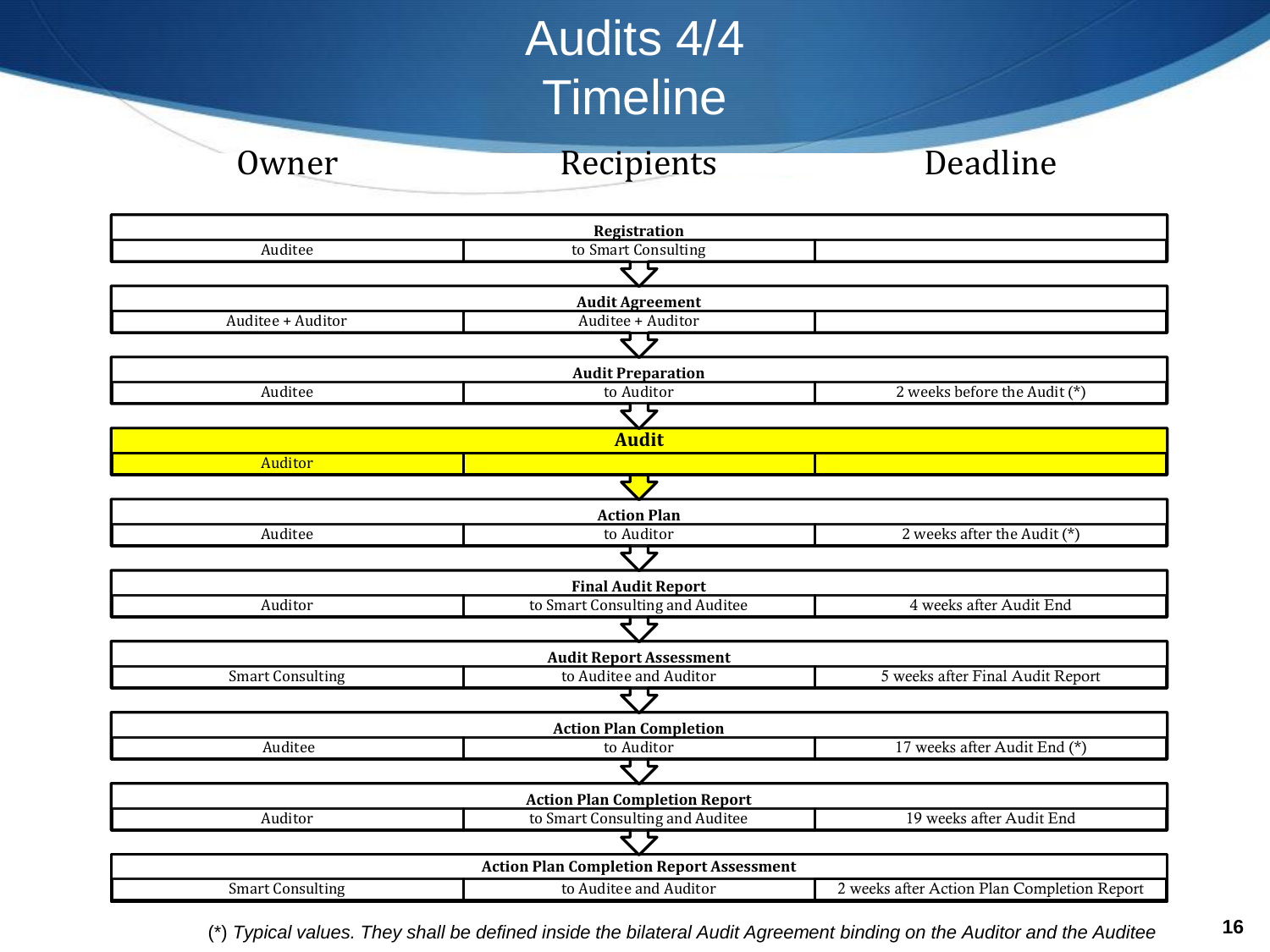### Process 1/3



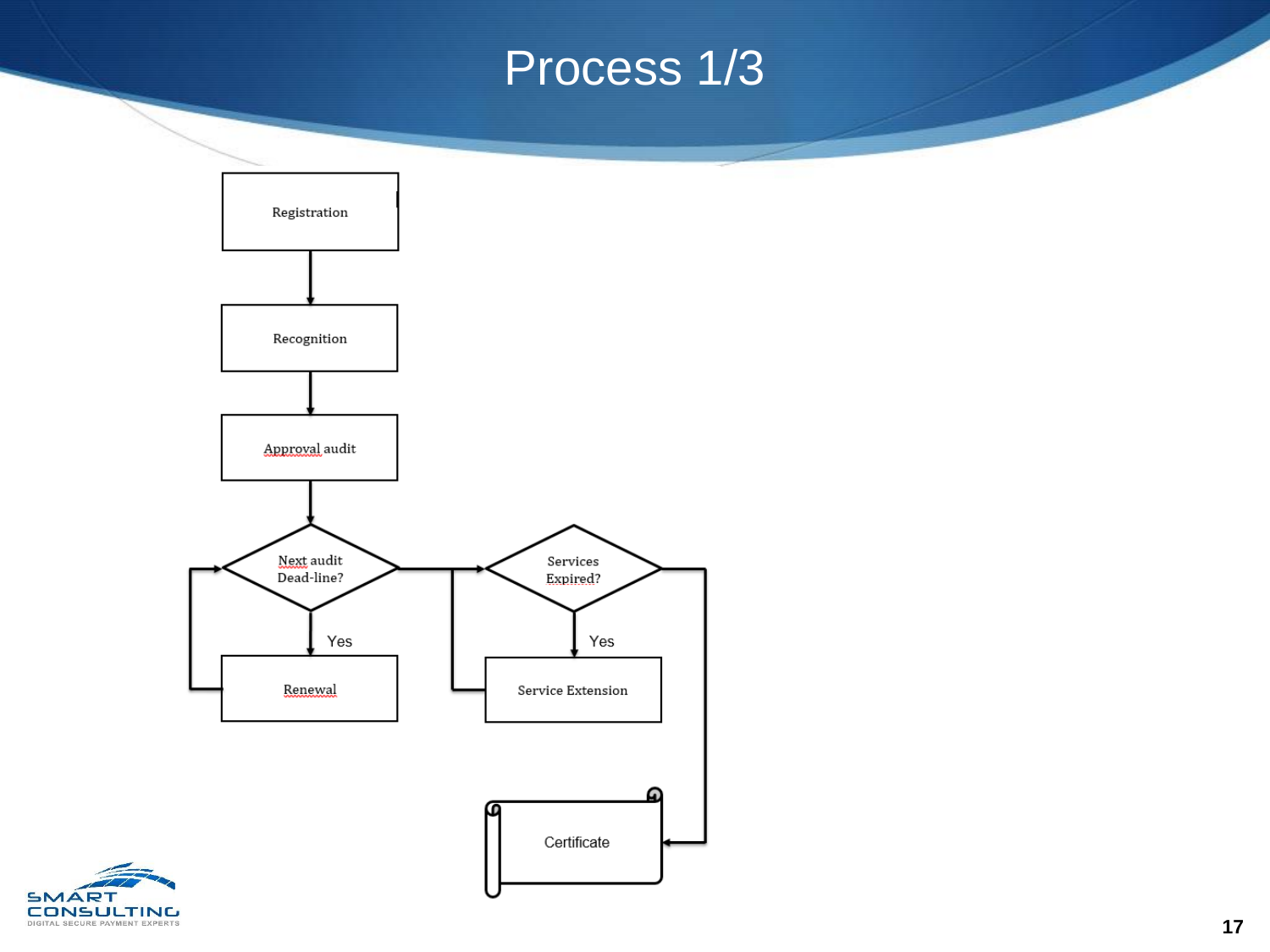## Process 2/3 New Comer Vs. Already Certified

### New Comer

- To register immediately for CQM recognition together with Mastercard GVCP registration in order to gain time.
- CQM labels require the related GVCP certification.

### Already Certified

- $\checkmark$  The audit date shall be initiated by the auditee directly with the auditor taken into account
	- The last audit acknowledgement issued by Smart Consulting
	- The certificate birthday (max 60 days before)
	- The auditor availability in the region
- $\checkmark$  Pay the CQM yearly extension fees 60 days before the certificate expiration date.
- $\checkmark$  Notify changes in real time:
	- **new primary contact**
	- **new location**
	- **new workshops**



Sooner is better contact: [cqm@smart-consulting.com](mailto:cqm@smart-consulting.com)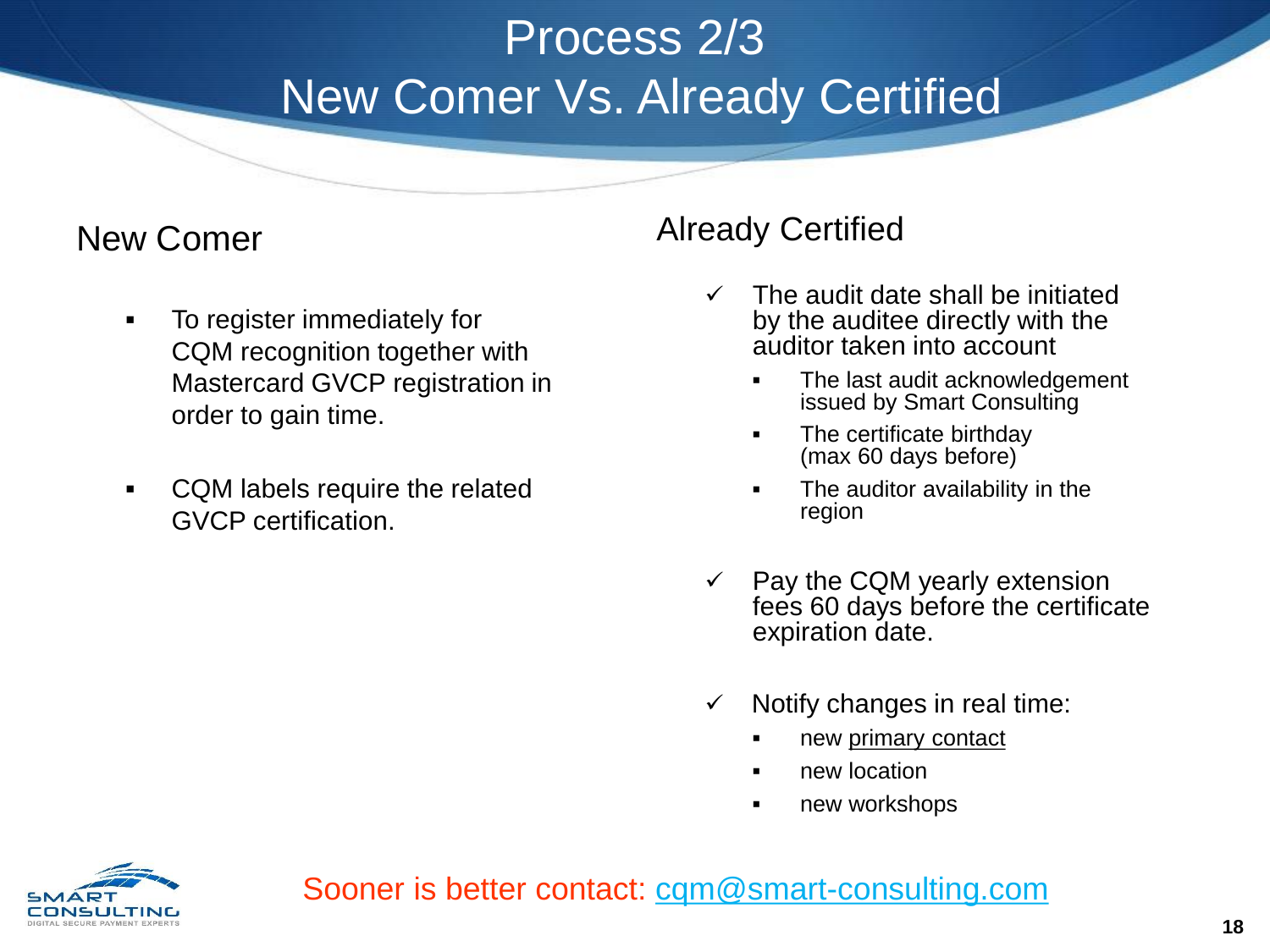## Process 3/3 Annual certificate is granted after

- $\checkmark$  All due corrective actions completed
- $\checkmark$  All due audit(s) report(s) received
- $\checkmark$  Next audit(s) plan agreed by Smart Consulting
- $\checkmark$  Annual fees payment notified

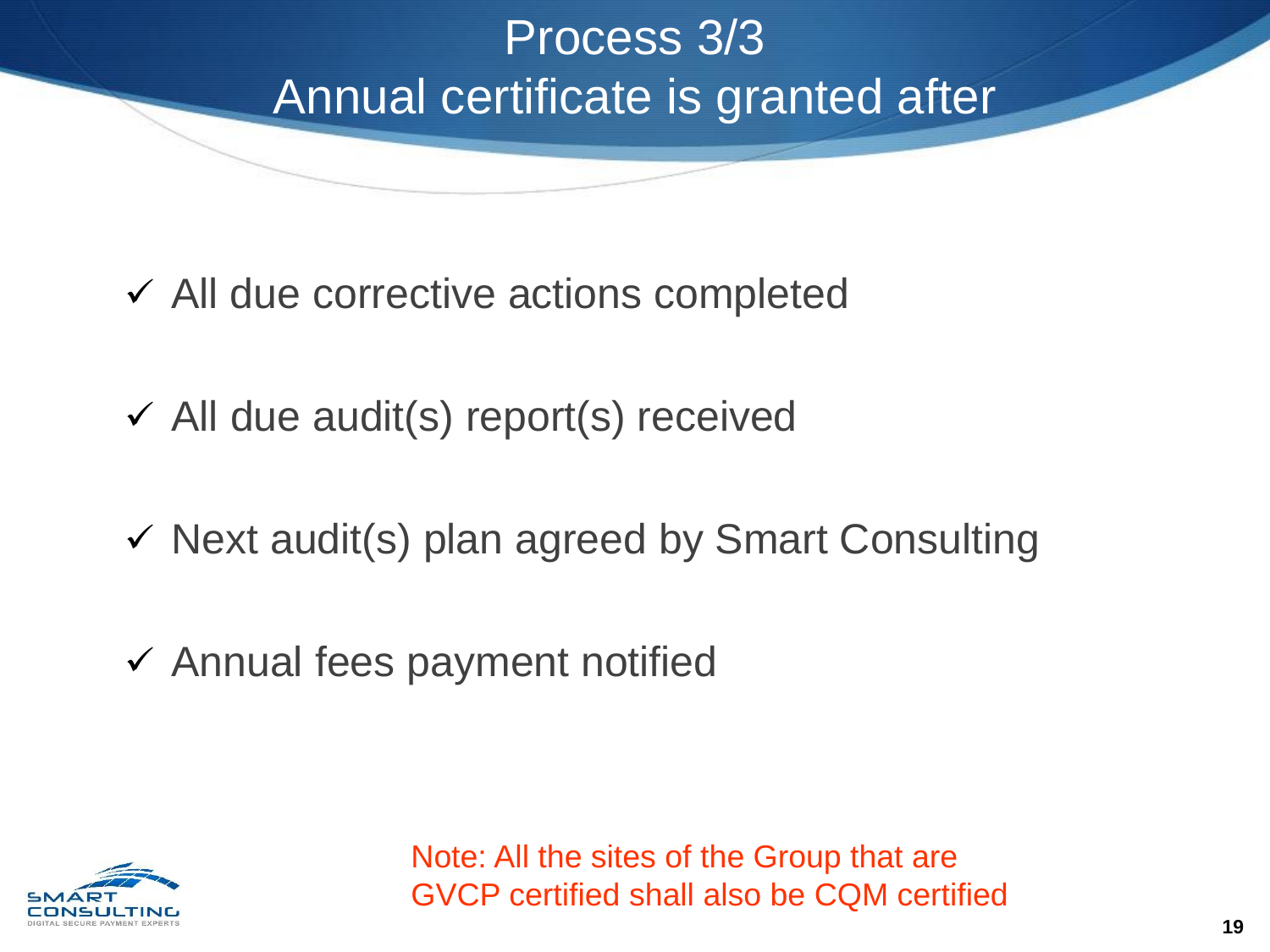## **Pricing**

|                                     | Auditor                                     | <b>Smart Consulting</b>                           |  |  |  |
|-------------------------------------|---------------------------------------------|---------------------------------------------------|--|--|--|
| Price                               | approx 1500€ per day<br>+ Travel & Expenses | 1000€ annual fees<br>$+560 \epsilon$ per activity |  |  |  |
| Payment term<br>(new candidates)    | to be defined                               | 60 days after CQM offer<br>date                   |  |  |  |
| Payment term<br>(already certified) | to be defined                               | 60 days before certificate<br>birthday            |  |  |  |
| Negotiable?                         | Yes                                         | N <sub>0</sub>                                    |  |  |  |

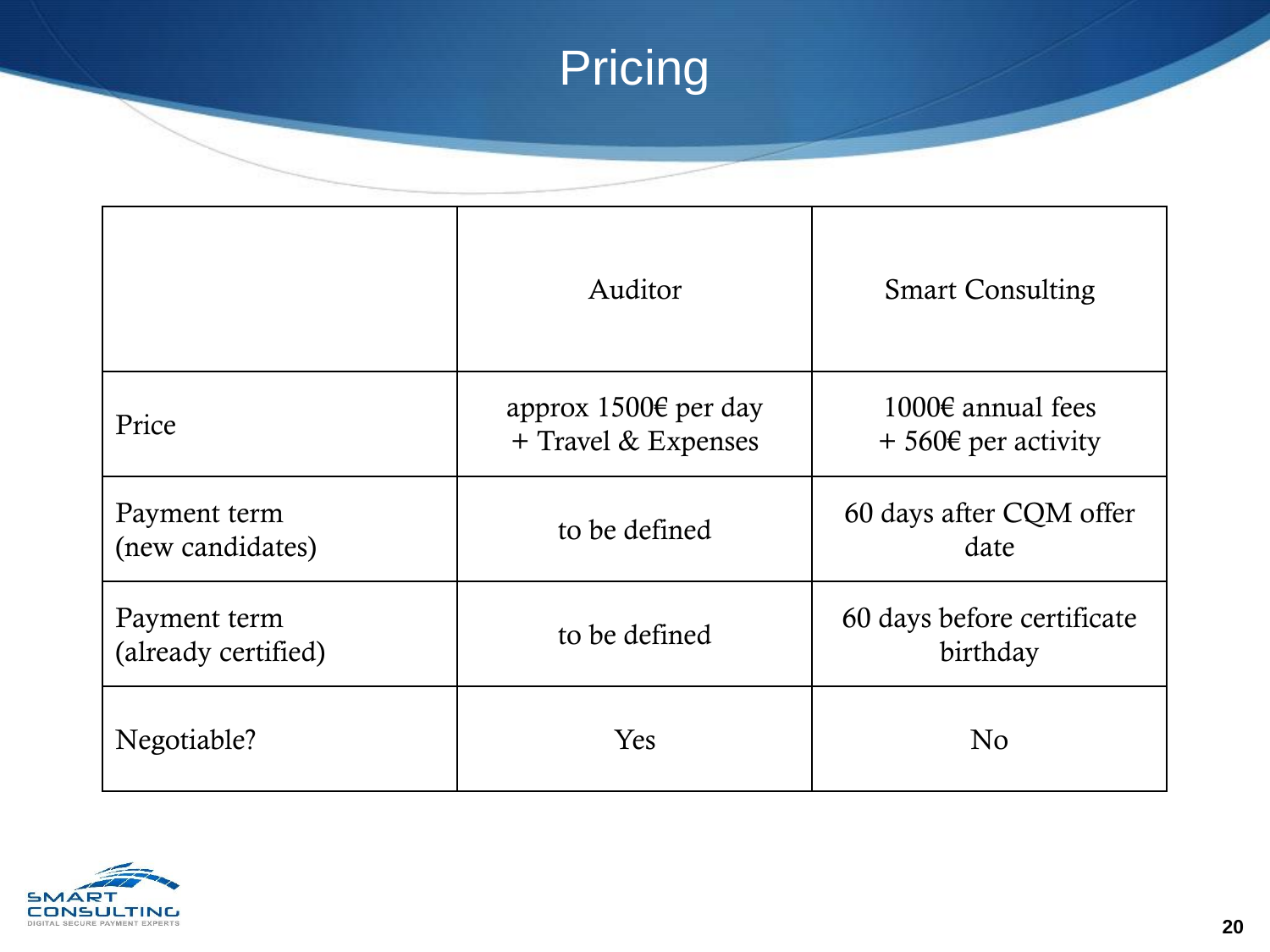### Mastercard Outsourcing Letter

The CQM scheme is owned by **Mastercard** 

The CQM operations are performed by Smart Consulting



MasterCard Europe SPRL Chaussée de Tervuren, 198A B-1410 Waterloo Belgium tel 32 2 352 51 11 fax 32 2 352 58 07 www.mastercard.com



Waterloo, August, 17 2009

Note to the attention of: Card Vendors, Subcontractors to Card Vendors and **Personalization Bureaus** 

#### Dear Vendor.

MasterCard Worldwide has decided to outsource Card Quality Management (CQM) operations to the company Smart Consulting SARL. Starting at the date of this letter Smart Consulting becomes the primary contact for CQM.

Fees will be invoiced directly by Smart Consulting.

Should you have any question, please contact:

**Smart Consulting** 

E-mail: cqm@smart-consulting.com direct tel. intl + 33 607 955 441 2 rue Vignol 13600 La Ciotat France

MasterCard

E-mail: cqm@mastercard.com

**Best Regards,** 

Christian Delporte, **Head of Chip Engineering** 

MasterCard Worldwide **Innovative Platforms** 198a Chaussée de Tervuren 1410 Waterloo BELGIUM

MasterCard Europe SPRL is a subsidiary of MasterCard Incorporated **RPM - Nivelles** N.E 0 448 038 446 sche Bank AG, Brussels 825-2804300-68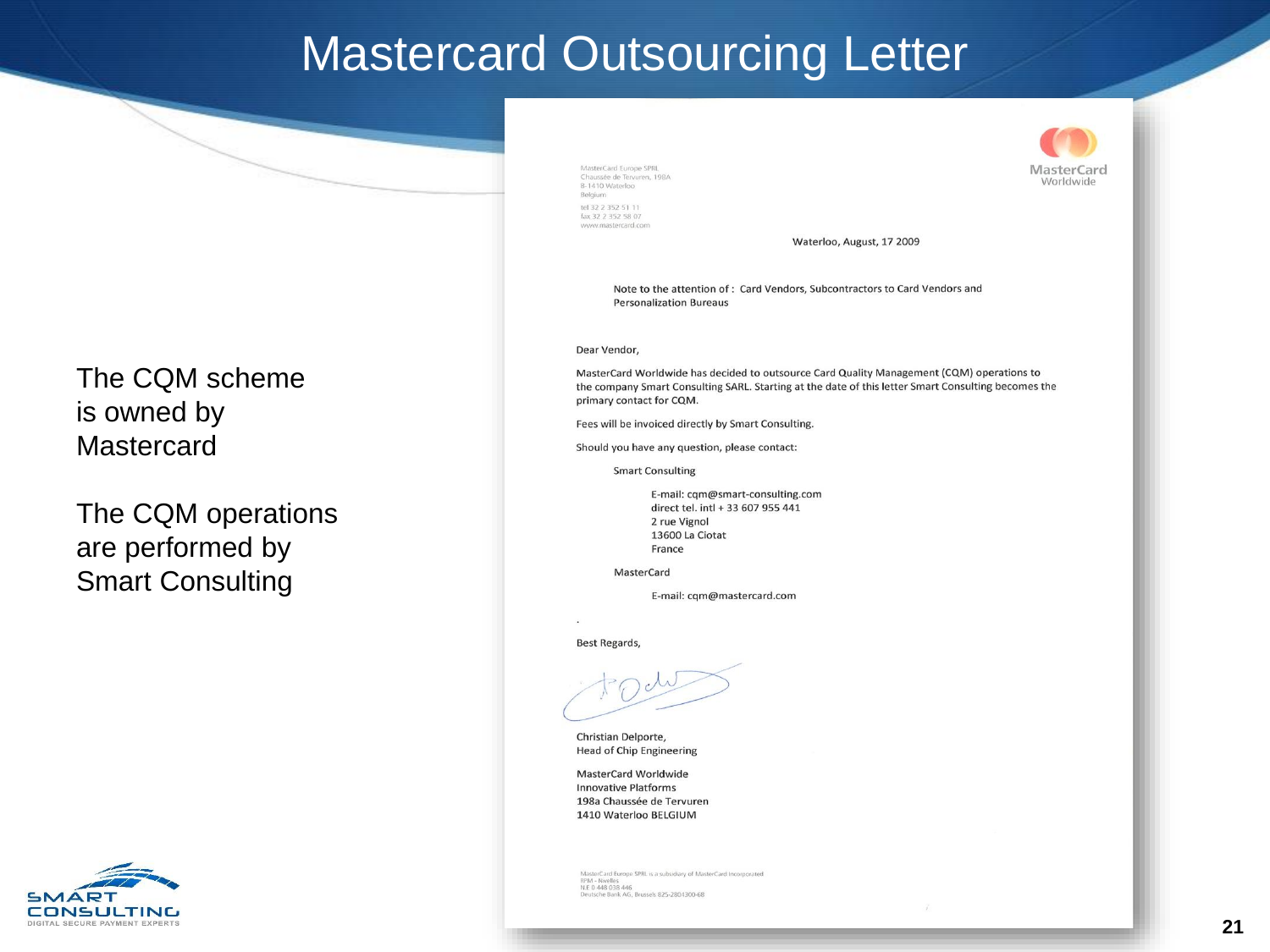### CQM Certification Trend



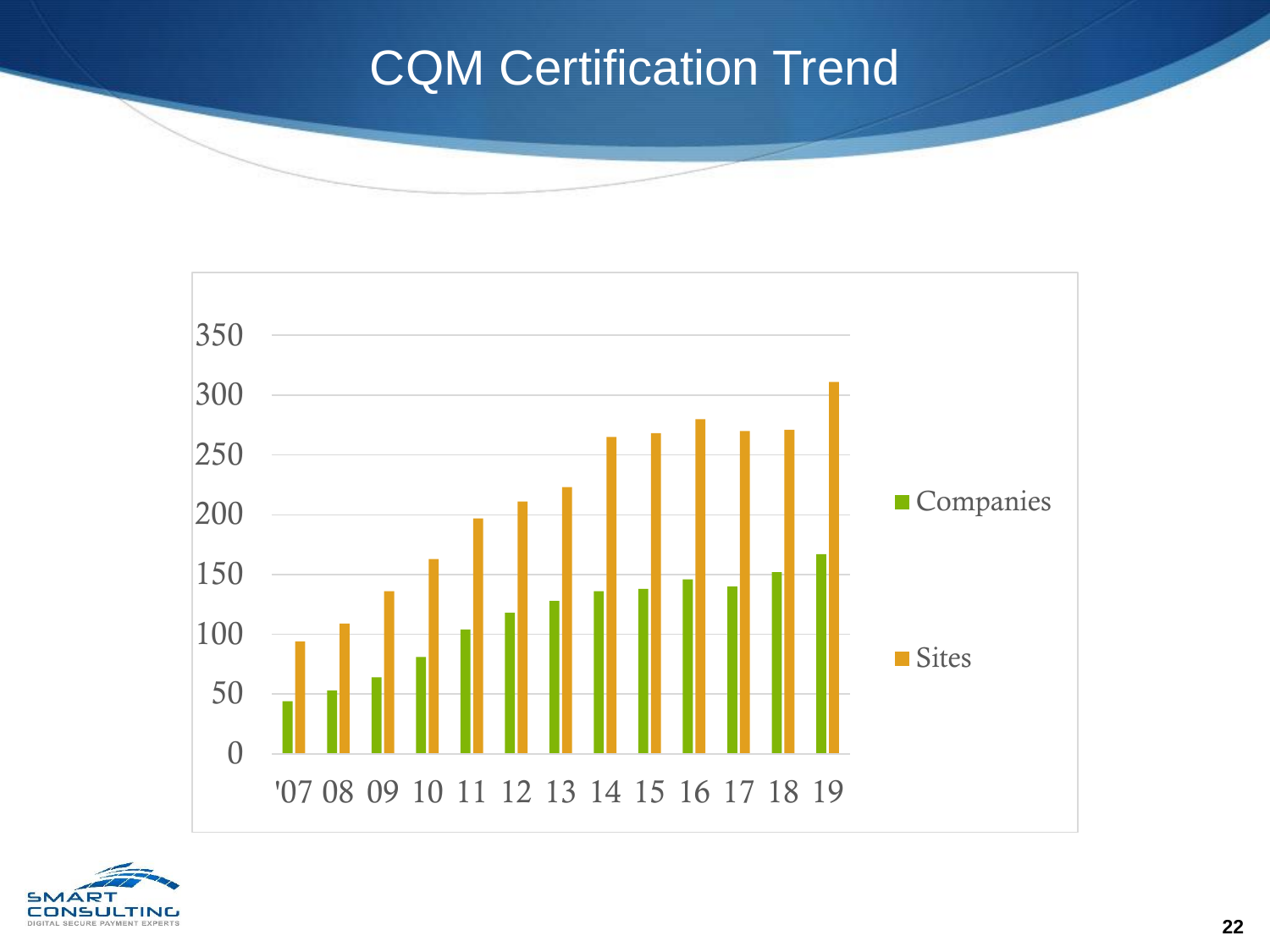### **Conclusion**

- 1. Mastercard mandates CQM:
	- $\checkmark$  for all Mastercard EMV chip based products
	- $\checkmark$  for all countries worldwide
	- $\checkmark$  for every GVCP certified site belonging to the same group of companies.
- 2. CQM certified companies list is public

CQM certified companies are tagged inside the Mastercard GVCP Vendors list

3. Increasing number of bank tenders are mandating CQM